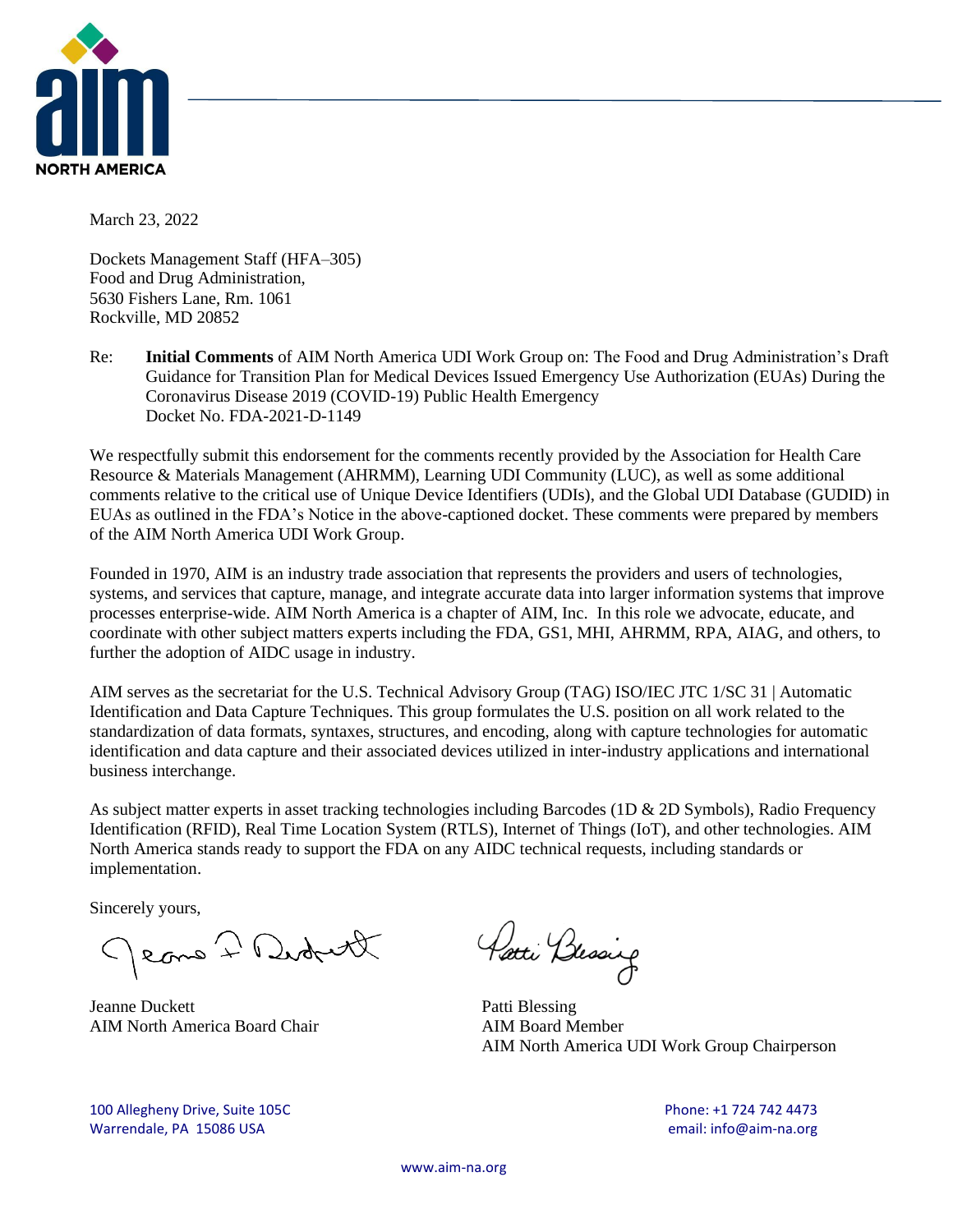# **INTRODUCTION**

AIM, Inc. is a global industry and standards trade association, established in 1970, comprised of manufacturers, distributors, and system integrators of Automatic Identification & Data Collection (AIDC) technology systems that capture, manage, and integrate accurate data into information systems to further the adoption and usage of AIDC in industry. AIM, Inc. is a recognized body for standards development of AIDC technologies, and an advocate for AIDC design, application, and implementation.

AIM North America is a chapter of AIM, Inc. and in this role, we work to advocate, educate, and implement AIDC based industry mandates in coordination with the ruling body. The AIM North America UDI Work [Group](https://www.aim-na.org/committees.html) is comprised of AIM Members (technologists in data carriers, data capture & data utilization), Medical Device Manufacturers & Distributors, Hospitals, and other industry Trade Associations and stakeholders.

We appreciate the opportunity to submit comments in response to the Food and Drug Administration's (FDA) Draft Guidance for Transition Plan for Medical Devices Issued Emergency Use Authorization (EUAs) During the Coronavirus Disease 2019 (COVID-19) Public Health Emergency, Docket No. FDA-2021-D- 1149.

The AIM North America UDI Work Group echo's and endorses the comments recently submitted by the Association for Health Care Resource & Materials Management (AHRMM), Learning UDI Community (LUC); a collaboration of stakeholders from across the health care field including providers, manufacturers, distributors, software application providers, standards organizations, the FDA, and other interested participants. Please see Appendix A for a quick reference to the AHRMM comments.

## **COMMENTS**

- We understand the unique situation the FDA faced while responding to the emergency medical crisis that COVID-19 created, and we commend the approach of releasing Emergency Use Authorization (EUA) medical devices and products to address and respond to the urgent and dire needs in order to save lives.
- Although we fully support all comments submitted by AHRMM, we specifically underscore their last comment on their submission relative to the need to require future EUAs to meet the FDA UDI Regulation, a proven system to identify medical devices from manufacturing through distribution, to patient care intended to ultimately improve patient safety, modernize device post market surveillance, and facilitate medical device innovation. Requiring the inclusion of the UDI Regulation on future EUAs will support an automated, downloadable and more transparent communication tool that health systems can use to better track EUA devices in their inventory and other IT systems.
- Experience during the COVID pandemic has highlighted the risks associated with counterfeit and substandard medical devices & products. Currently, the FDA does not have a means to monitor performance and safety of EUAs since UDI was not required. We recommend that future EUAs be required to comply with the UDI Regulation in order to bring clarity and transparency to this segment of devices/products.
- Additionally, we recommend that EUAs should be required to submit a minimal set of device identification data to the Global UDI database (GUDID) to provide a single repository of data for all medical devices. We suggest that the GUDID should be expanded to include EUA request number and the EUA termination date as required fields to aid in the EUA transition process. GUDID is intended to serve as a comprehensive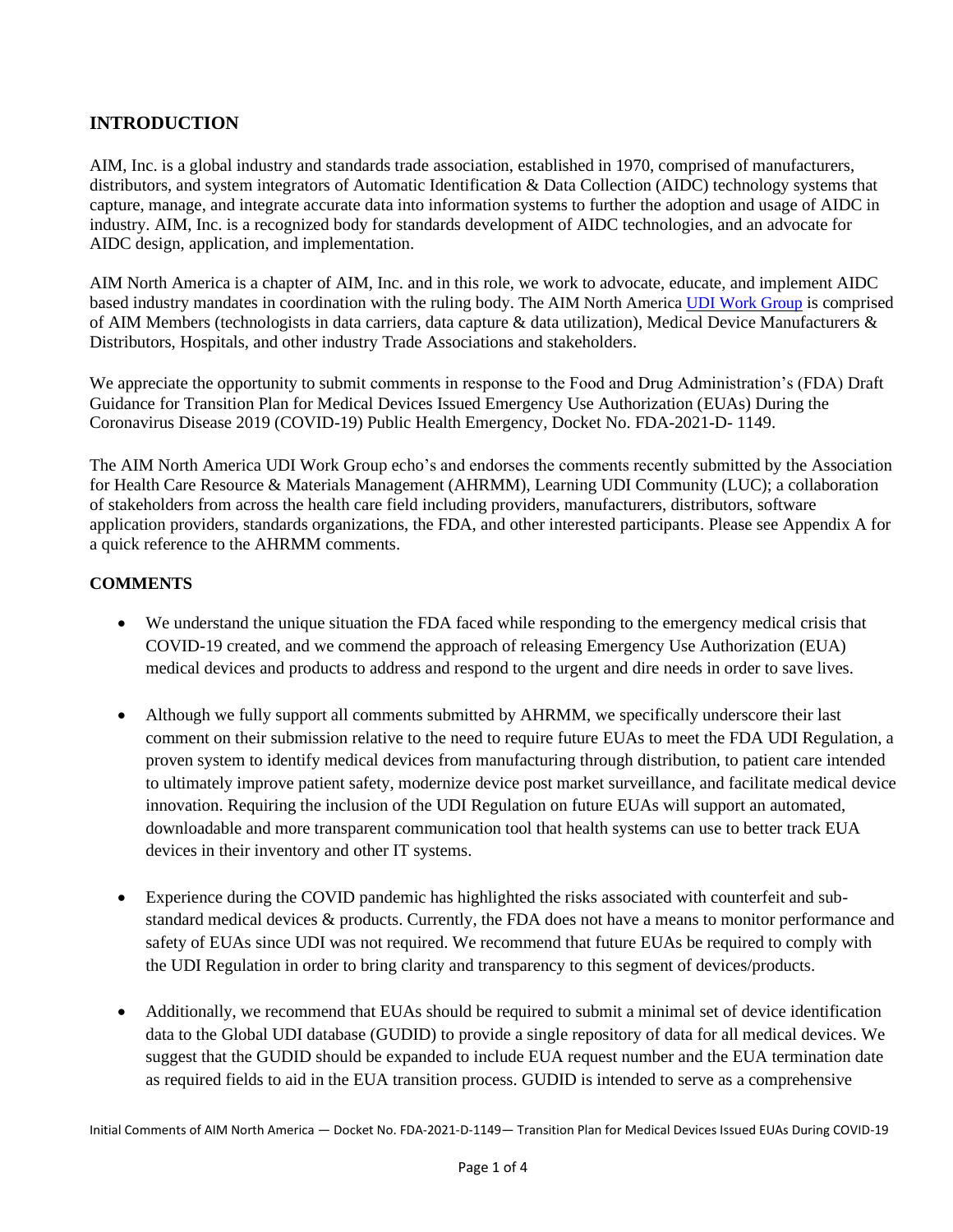database of all regulated medical devices. If a product is being distributed to the general public, it should be trackable in a public database.

- Industry stakeholders feel that requiring EUAs to meet the basic tenants of the UDI Rule for unique identification and submission to GUDID is less burdensome than the risk to patient safety associated with these devices when there is no record of them in the established medical device repository.
- Documented examples exist where the packaging label on some of the current EUAs in circulation have caused confusion for multiple parties, including manufacturers, supply chain and consumers because they do not follow FDA UDI requirements (examples will be shared with the FDA upon request). Enforcement of, at a minimum, the UDI requirements of unique identification and submission to the GUDID on future EUAs will alleviate confusion, mistrust, and maintain package label authenticity.
- Medical device companies currently trading products within the United States have been operating utilizing UDI for many years (the final Class I compliance date is September 2022). Industry believes those same companies introducing an EUA product or device into the market would not encounter significant delay to market release in order to comply with the necessary UDI labeling requirements they already have in place.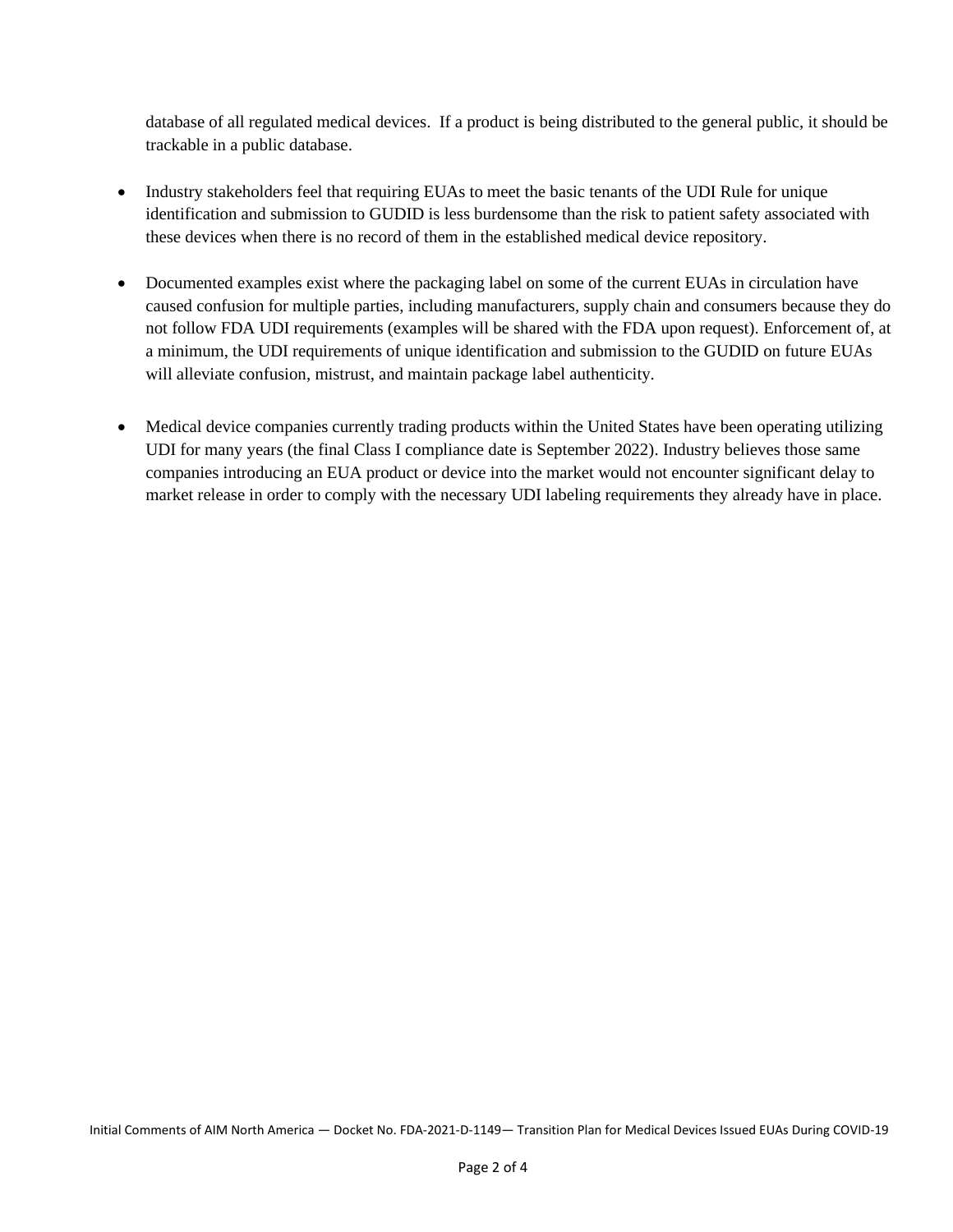## **APPENDIX A**

AHRMM Learning UDI Community

Comments to the Food and Drug Administration's Draft Guidance Transition Plan for Medical Devices Issued Emergency Use Authorization (EUAs) During Coronavirus Disease 2019 (COVID-19) Public Health Emergency FDA-2021-D- 1149

### **INTRODUCTION:**

The following comments to the Food and Drug Administration's Draft Guidance for Medical Devices Issued Emergency Use Authorization (EUAs) During Coronavirus Disease 2019 (COVID-19) Public Health Emergency FDA-2021-D- 1149, are being made by the Association for Health Care Resource & Materials Management (AHRMM), Learning UDI Community (LUC).

The AHRMM LUC is a collaboration of stakeholders from across the health care field including providers (physicians, clinicians, and supply chain professionals), manufacturers, distributors, software application providers, standards organizations, the FDA, and other interested participants. Its purpose is to expand adoption and utilization of the Unique Device Identifier (UDI) and the data in the Global UDI Database (GUDI) and other global UDI databases (UDIDs). It accomplishes this through the creation of multi-disciplinary workgroups that identify barriers and develop consensus-based leading practices to overcome those barriers.

Based on the input from health care providers, manufacturers, distributors, solution providers and other stakeholders, the following comments are offered.

### **COMMENTS:**

- We appreciate that FDA values a proactive approach to ensuring a seamless transition from policies and operations that were implemented during the COVID-19 public health emergency to a post emergency status for all stakeholders across the health care supply chain. Health care providers, distributors and in some cases, patients need time to adjust their systems and make plans to ensure they have access to necessary medical devices and equipment. Therefore, it is critical they are informed, as soon as possible, of the manufacturer's intent to submit marketing submissions or discontinue production.
- Guidelines need to be established and communicated, ensuring that there is adequate time for manufacturers to know what they need to do if they want to continue to operate in this space as well as giving hospitals/health systems a clear understanding of timing for purposes of managing supply on-hand and future ordering.
- Having manufacturers include a plan for notifying customers of their intentions to the list of information being submitted to the CDRH document control center outlined in section VA:" Notification of Intent for Certain Reusable Life Supporting or Life Sustaining Devices" line 195 while helpful, would not be sufficient.
- Section VC: "If manufacture does not intend to continue distributing its devices after EUA termination date" provides four examples of how various categories of devices are to be dealt with by the manufacture. The section does not clarify whose responsibility it is to communicate this information to hospital providers, distributors, or patients and attempting to create a standardized method of notification would be manual and time consuming for all parties.
- Likewise in section VI: Examples, none include explicit expectations regarding communication with hospital providers, distributors, and other customers. The key to having a smooth transition from the current EUA environment to a post EUA environment will be the strength of the communication between all stakeholders within the supply chain. This will be equally true with the Single Use Device (SUD) EUA transition process

Initial Comments of AIM North America — Docket No. FDA-2021-D-1149— Transition Plan for Medical Devices Issued EUAs During COVID-19